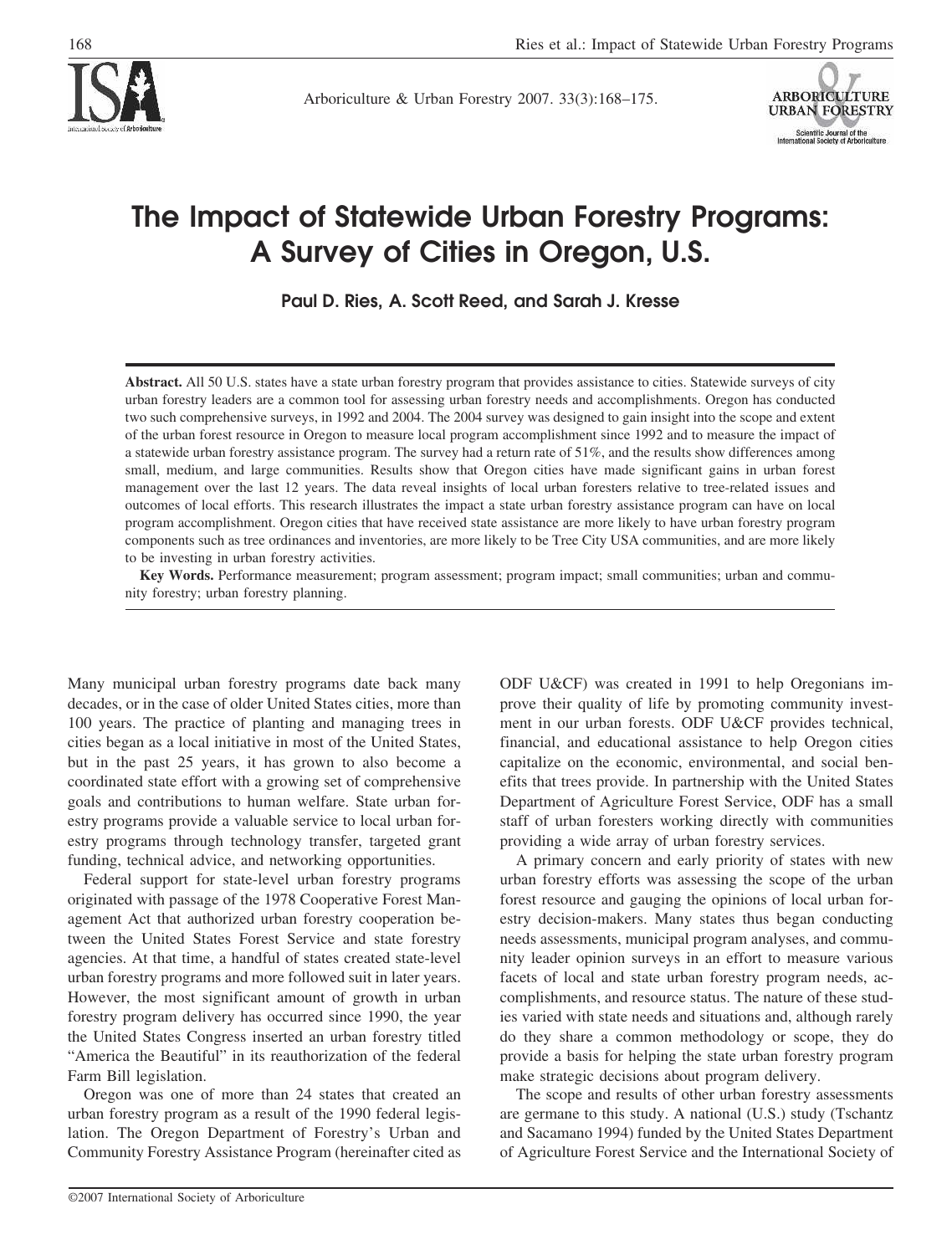Arboriculture Research Trust documented the scope of municipal urban forestry programs, including analysis on program budgets, expenditures, personnel, and management activities. At the state level, Pennsylvania's study (Reeder and Gerhold 1993) was designed to determine the number and scope of local tree programs. A follow-up study in that same state (Elemdorf et al. 2003) looked at trends in urban forestry practices and a measure of sustainability. Missouri conducted a survey of urban forest resource data as a follow up to a previous study 10 years earlier (Gartner et al. 2002). Illinois conducted two surveys to assess program needs specifically in small communities (Schroeder et al. 2003). Many other state urban forestry programs have conducted formal or informal unpublished assessments. These assessments all provide a foundation for states to use when conducting their own analysis of urban forestry issues, program needs, and delivery. Studies such as these can also illustrate the costeffectiveness of investing state and federal funds in urban forestry assistance programs.

Because Oregon built a new urban forestry program from scratch, one of the first tasks was to conduct a needs assessment (Reichenbach 1992) by surveying the state's incorporated cities to determine the extent of their urban forest resources and the perceived needs for management assistance. This report provided a wealth of data and conclusions to help guide the new program. Within the next 12 years, Oregon developed a high-performing program that averaged nearly 400 technical assists per year. In 2004, another strategic planning effort was developed to examine the efficiency, effectiveness, and innovation of the ODF U&CF program delivery. This effort included a new survey of Oregon cities undertaken to obtain data, opinions, and perceptions from elected officials or city staff responsible for urban forestry decision-making. The purposes of conducting this survey included assessing the status of local urban forestry programs, helping ODF determine the most appropriate delivery systems for providing urban forestry services, and helping provide future program direction. The 2004 survey combined questions from the original 1992 survey with new inquiries about the impact of the state U&CF program.

This article analyzes the results of the 2004 survey and includes some longitudinal analysis based on the earlier survey. Of particular interest in this analysis are differences among cities of contrasting sizes where such comparisons can be made and measuring the performance of the state program in relation to its primary constituents, the cities it serves.

#### **OREGON'S URBAN AND COMMUNITY FORESTRY ASSISTANCE PROGRAM SURVEY—METHODOLOGY AND RESPONDENTS**

Oregon's 2004 state urban forestry survey was designed to collect demographic information about each of Oregon's 240 incorporated cities to gather data about each city's urban forestry program components and to determine each city's plans and needs related to urban forestry assistance. The earlier 1992 survey was used as a guide; many questions were repeated verbatim from that survey, whereas other new questions were developed to gauge other local urban forestry information not previously collected. The surveys used two sociologic methods of design: the Total Survey Design Method (Dillman 1978) and the Theory of Reasoned Action (Ajzen and Fishbein 1980). The survey instruments were tested with a small representative sample of potential respondents for the purposes of validity and reliability.

To accurately assess the status of municipal urban forestry programs in Oregon, 31 survey questions were organized around key themes of interest to the ODF U&CF staff such as program components present at the local level, current urban forestry issues of concern to cites, and cities' experience receiving state assistance. Although some questions used an open-ended response, the majority involved a defined list of choices that could provide data for quantitative analysis, including some that used a 5- or 7-point rating scale measuring the strength of agreement toward a set of options or statements. An Internet survey site (http://www. surveymonkey.com) was used as the data collection mechanism. The analysis of the resulting data involved calculating descriptive statistics for the numerous variables measured in the study.

The survey population was identified by developing a list of e-mail addresses for a known key urban forestry contact in each sampled city. For cities that have an existing established working relationship with the ODF U&CF program, the key contact was a city forester, city planner, parks manager, public works director, or other official known to be the primary decision-maker within that city's urban forestry program. For cities without an existing relationship with the ODF U&CF program, a key contact was chosen by ODF staff from a list of city officials found on the League of Oregon Cities web site. E-mail addresses were obtained for all but three of the 240 possible respondents. Those three cities were later mailed a printed version of the survey instrument.

Key contacts received an e-mail requesting that they complete the online survey and were provided a hyperlink directly to the survey instrument. E-mail recipients were given the option to refer the survey request to another city staff or elected official if they believed that they were not the most appropriate respondent for their city. Two follow-up e-mails were later sent to this same contact list in a successful effort to increase the response rate.

Descriptive statistics were used to make comparisons between the two studies. The data generated by this study was fairly straightforward—cities reported facts and opinions, which were tallied and compared. This analysis of frequency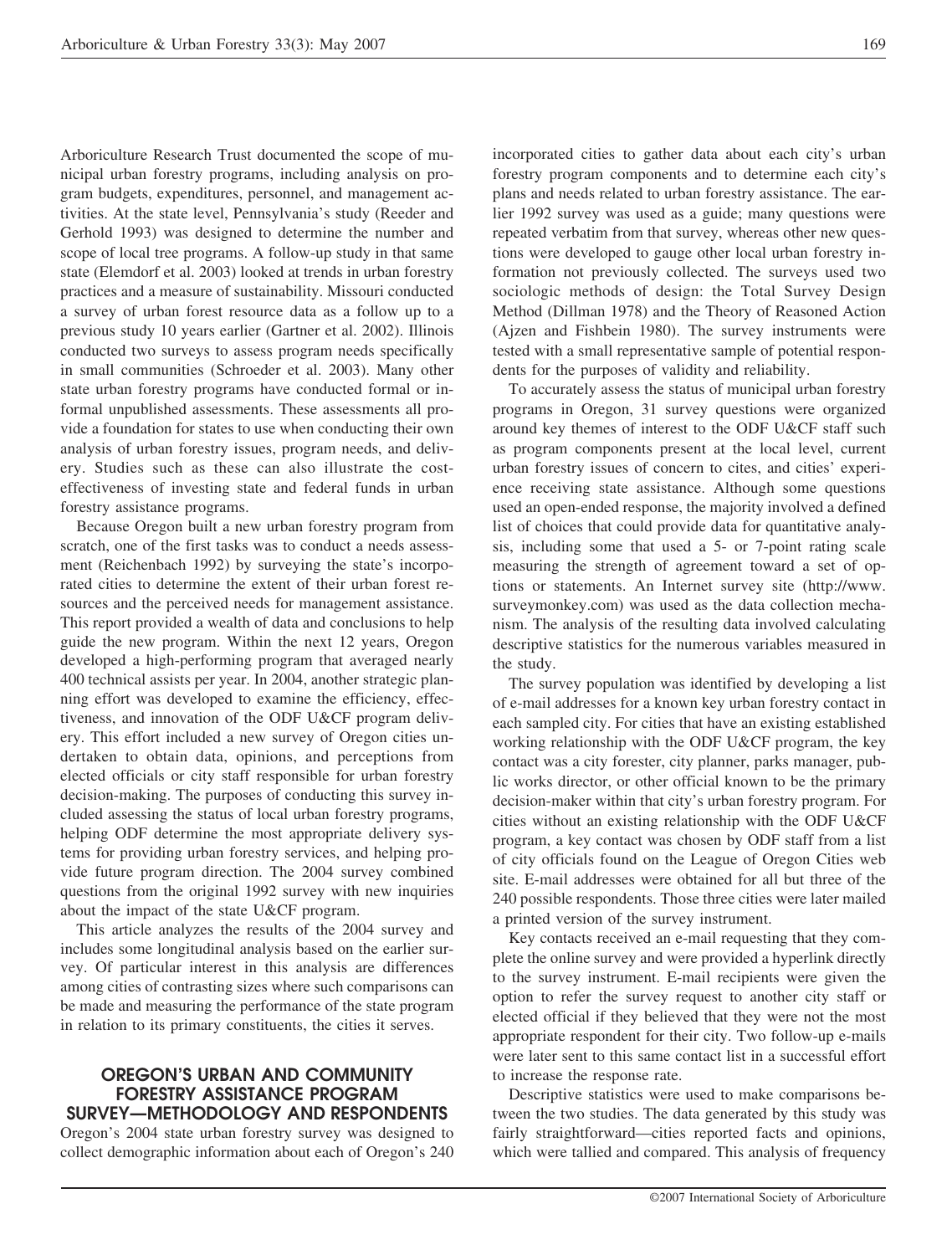and examination of comparisons and contrasts were used analyze the results. The data from 2004 was then compared with the data from 1992. No additional tests of significance were done.

From a land perspective, Oregon can be considered a rural state, but from a population perspective, its population distribution is actually 79% urban and 21% rural. Although Oregon is the ninth largest state in land area, it ranks 28th in population. Oregon has a population of 3.4 million people, 2.4 million (or 68%) of whom live in Oregon's 240 incorporated cities. The population distribution for Oregon cities ranges from fewer than a dozen to over 500,000 people. Demographically, 169 (70%) of Oregon cities can be classified as small cities with a population of 5,000 people or fewer, 55 cities (23%) are medium cities with populations ranging from 5,000 to 25,000 people, and 16 (7%) are large cities with more than 25,000 residents. The 2004 survey used the same city size classification for data analysis as the 1992 survey did. This method of stratifying cities by population size has been successfully used in other urban forestry surveys (Reeder and Gerhold 1993; Tschantz and Sacamano 1994) for comparative analysis.

Of Oregon's 240 incorporated cities, 123 completed the 2004 survey that forms the basis of this report for an overall response rate of 51%. The response rate for small cities was 41%; for medium cities, it was 71%; and for large cities, it was 94%. The total reported population for responding cities was 1,938,522, meaning that the responding cities encompass 80% of the total number of people living within the boundaries of Oregon cities. So although the survey response rate equates to roughly half of the incorporated cities, those cities that responded account for more than three-fourths of the population residing in municipalities. Response rates for the 2004 survey were comparable to the previous survey, except for small communities. Table 1 lists the response detail for the 2004 survey as compared with the 1992 survey.

Table 1 also reveals the urbanization of Oregon between these two survey intervals. The number of small cities has declined, whereas medium and large cities have increased in number. The state population has also increased during the interval between the two surveys, from 2.8 million in 1990 to the present 3.4 million. Most of the increase has been net migration to medium and large cities.

# **SURVEY FINDINGS Scope of the Urban Forest Resource**

A portion of the survey was designed to collect information about what common municipal urban forestry program elements were present in the responding community. Respondents were initially asked a question about whether they had a tree planting and tree care program in their city and about the specific program components present. The term "tree planting and care program" was used to replicate the language in previous survey, rather than the term "urban forestry," as a result of the fact that Oregon has a large percentage of smaller communities that may not relate to the term "urban" in this context. In the 2004 survey, 37% of the respondents reported that they had a tree planting or tree care program in their city. This figure is an increase over the 1992 survey, which found 26% of respondents had such a program.

Both of Oregon's surveys found that in general, when moving from small to large cities, the proportion of cities with urban forestry programs, and specific program elements, increases. This finding is consistent with other studies (Reeder and Gerhold 1993; Schroeder et al. 2003) and is also consistent with the field experiences of state urban foresters. In Oregon, programs are clearly more common in large cities (73%) in contrast to medium cities (53%) and small cities (20%). This finding is not unexpected given that many larger cities have more resources to maintain a tree planting or tree care program. As a result of their larger geographic size and more extensive road networks, larger populated cities will also have more trees to manage (in general) and therefore the need for a tree planting or tree care program may be more prominent. Because of this variation among city sizes, a majority of Oregon's incorporated population (63%) lives in cities that have a tree program, although the number of cities with programs is a smaller percentage.

Although only 37% of 2004 respondents reported the presence of a "program," 62% reported that they had a municipal tree ordinance or other codes related to trees, one of the foundational components to having a program. The discrepancy between these two figures may reflect an uncertainty about what actually constituted a program for the purposes of this survey. The higher percentage of cities with ordinances suggests that the percentage of cities with programs may

|  |  |  | Table 1. Oregon city populations and survey response rates, 2004 and 1992. |  |  |  |  |  |  |
|--|--|--|----------------------------------------------------------------------------|--|--|--|--|--|--|
|--|--|--|----------------------------------------------------------------------------|--|--|--|--|--|--|

|                                                         | 2004 Survey<br>no. and percent of<br>cities responding | 2004 City size<br>distribution | 1992 Survey<br>no. and percent of<br>cities responding | 1992 City size<br>distribution |
|---------------------------------------------------------|--------------------------------------------------------|--------------------------------|--------------------------------------------------------|--------------------------------|
| Small cities (less than 5,000 pop.)                     | 69(43%)                                                | $169(70\%)$                    | $113(62\%)$                                            | 183 (76%)                      |
| Medium cities $(5,000 \text{ to } 25,000 \text{ pop.})$ | $39(71\%)$                                             | 55 (23%)                       | 30(67%)                                                | 45 (18%)                       |
| Large cities (over $25,000$ pop.)                       | $15(94\%)$                                             | 16(7%)                         | 8(67%)                                                 | 12(5%)                         |
| Totals                                                  | $123(51\%)$                                            | 240 (100%)                     | 151 (63%)                                              | 240 (100%)                     |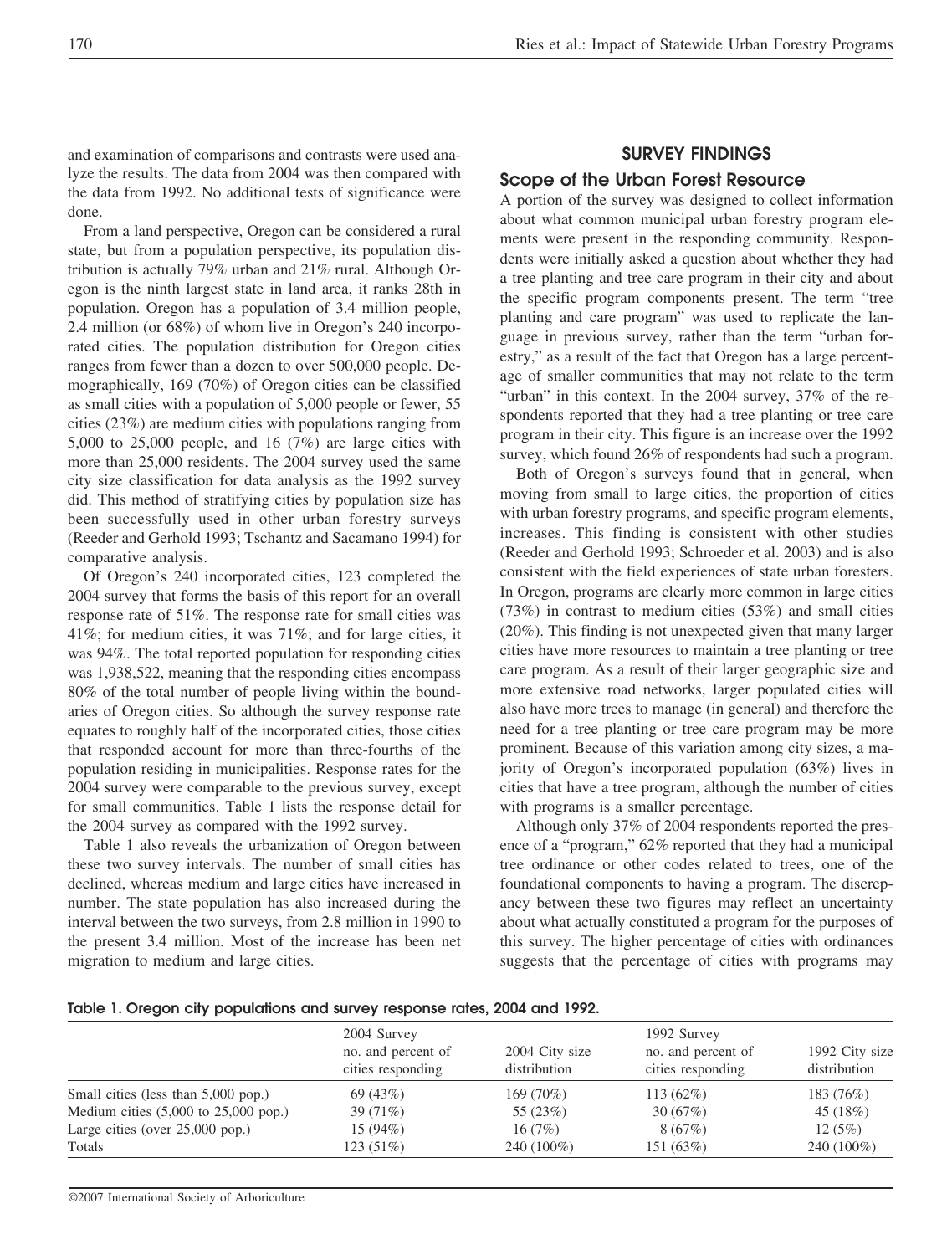actually be higher. This is especially true for large city respondents, where  $100\%$  indicated the existence of an ordinance. The percentage of cities with ordinances has steadily increased since 1992.

Although most cities reported having a tree ordinance, fewer cities have tree advisory committees (38%) or community forest management plans (9%), two other common urban forestry program components. The proportion of cities reporting tree advisory committees in the 2004 survey (38%) constituted an increase from 27% in the previous survey. Tree inventories, another element of municipal programs, have been completed by 56% of the 2004 respondents. The data reveal an increase over the 1992 survey, which reported 46% of the cities with inventories.

Survey respondents were also asked about the financial scope of their tree planting and care efforts. The 123 respondents reported aggregate expenditures of \$7.8 million on urban forestry activities during 2003. This figure is a considerable increase over the \$1.2 million reported by communities in the 1992 survey. The 2004 total includes estimates from all cities, even those that reported that they did not have a tree planting or tree care program. Some small cities reported zero expenditure. For cities that reported some expenditure, Table 2 compares results based by city size and the overall average with the 1992 survey.

The large percentage of budget spent on removals by small cities may be a reflection of the lack of formal programs in these communities. The small percentage of budget spent by small communities on administration may reflect the lack of a formal "city forester" position in these size cities.

Respondents were asked about the role of volunteers in their urban forestry efforts. According to the 2004 survey results, citizens in the responding cities also donated a total of 33,906 volunteer hours during 2003. These hours included time spent in advisory roles, coordinating projects, and planting trees or conducting other urban forestry or tree care projects. At the nationally recognized valuation rate of \$17.19 per volunteer hour (Independent Sector 2003) this figure equates to \$582,844 worth of service to the improvement of local urban forests and programs.

Respondents in the 2004 survey were also asked if they had an International Society of Arboriculture (ISA)-Certified Arborist on staff or had the ability to contract with one, and 45% responded that they did. When comparing by city size, 26% of small cities had an ISA-Certified Arborist on staff or had the ability to contract with one. The percentages of medium and larger cities that had ISA-Certified Arborists were 57% and 100%, respectively. This trend is expected and reveals an opportunity to inform smaller cities about the value of and how to find an ISA-Certified Arborist in their area.

#### **Issues, Concerns, and Opinions of Urban Forestry Decision-Makers**

A series of survey questions were designed to obtain the respondents' opinions about their program status. Respondents were asked about their potential to start, expand, or reduce the scope of their tree planting and care efforts, a question that was also asked in the previous survey. Response choices ranged from "highly likely" to "highly unlikely." A significant data trend for 2004 appears to be a higher level of concern for the potential for municipal programs to be reduced. In 2004, 30% of the cities reported that they expected their program to be reduced in size or scope, up from 8% in 1992. This trend is consistent among all city sizes. Several factors may account for this pessimistic shift, including the overall state economic picture and continuing fiscal constraints at the local level.

A series of questions asked the respondents to provide opinions about various urban forestry issues and concerns. These questions involved selecting and ranking from a list of provided options. Although not included in the 1992 survey, comparative data for this line of questions is available through a related 1994 survey (Sutton 1994). Respondents were asked to rank their top three tree-related issues from a list of 11 choices. The three top-ranked issues were the same in the 2004 and 1994 surveys, although in a different order and with higher percentages. In 1994, survey respondents listed "tree preservation and protection" as their greatest concern (48%), whereas in 2004, respondents rated that issue in

| Municipal urban forestry | 2004 Average percent of expenditures | 1992 Average percent of<br>expenditures |              |        |     |
|--------------------------|--------------------------------------|-----------------------------------------|--------------|--------|-----|
| program component        | Small cities                         | Medium cities                           | Large cities | All    | All |
| Maintenance              | $37\%$                               | 44%                                     | 42%          | $40\%$ | 33% |
| Planting                 | 19%                                  | 31%                                     | 18%          | 22%    | 25% |
| Removal                  | 32%                                  | $9\%$                                   | 20%          | 23%    | 8%  |
| Administration           | 4%                                   | $11\%$                                  | 17%          | 8%     | 26% |
| Pest control             | 5%                                   | $2\%$                                   | $2\%$        | $4\%$  | 4%  |
| Education                | $3\%$                                | $3\%$                                   | $2\%$        | $3\%$  | 4%  |

#### **Table 2. Comparison of tree program expenditures.**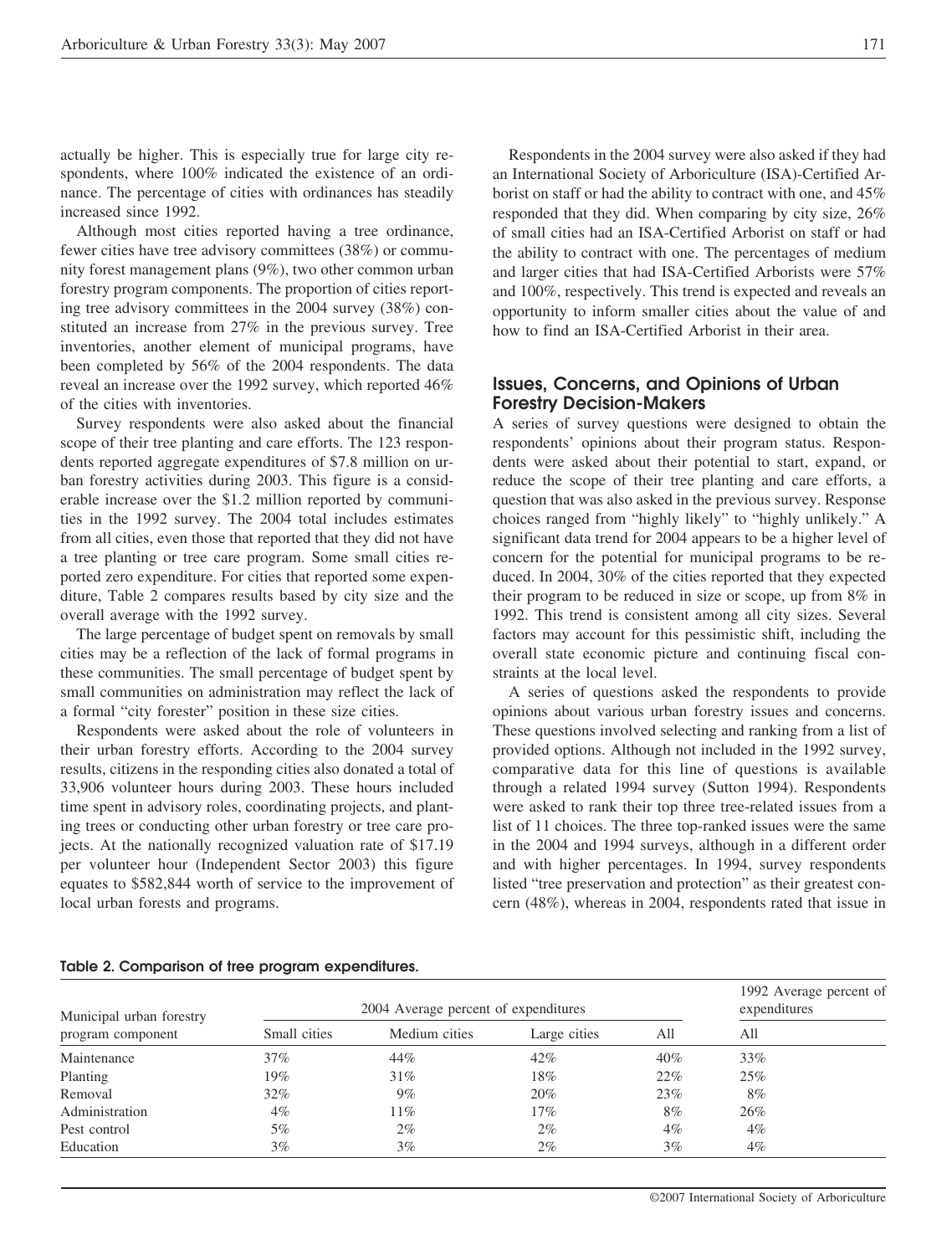third place but with a similar percentage (46%). The number three issue in the 1994 survey, "hazard trees," selected by 48% of the respondents, leapt to first place in the 2004 survey as the choice of 73% of respondents. "Root conflicts or problems" took second place in both surveys with 43% in 1994 and 51% in 2004. The heightened interest in hazard trees may be a result of a significant snow and ice storm that struck much of Oregon in January 2004. Many cities reported considerable tree damage from this storm, which resulted in a federal disaster declaration, and at the time of the survey, those situations may have still been fresh in the minds of respondents. Hazard trees are also a factor in municipal risk and liability, which is a continual and growing concern for cities.

Regarding their city's public trees (park trees, street trees, downtown streetscapes, and so on), respondents were asked how important it was for their city to realize a specific outcome from a list of possible urban forestry program outcomes on a 7-point scale of not important at all to very important. Table 3 lists these rankings for both the 1992 and 2004 surveys with the 2004 data broken down by city size.

Table 3 provides several implications for state urban forestry program direction. For example, small cities in the 2004 identified the outcome of promoting business development through urban forestry much lower (seventh ranked) than medium and large cities. Small cities are not making the connection between trees and business development like the larger and medium-sized cities have. The perspectives on hazard trees jumped considerably in the 2004 results compared with 1992. This could reflect an increased awareness of tree risk issues or it could again be related to the January 2004 severe storm that preceded the survey.

Of the 63% of the cities reporting in 2004 that they did not have a tree planting and care program, 51% reported that their city needed one. This figure reveals a continuing demand for making technical urban forestry services available to cities. The demand increases as the city size increases. This question was asked in the 1992 survey as well. Of the 74% of cities

that reported they had no program in 1992, 51% also responded that their city needed one.

Cities were also asked if they are aware of the Tree City USA program, the national recognition program awarded to cities with urban forestry programs. Oregon had 37 Tree City USA communities during 2003, up from 19 in 1992. The Tree City USA program has very high name recognition with 72% of 2004 respondents having heard of the program. This response is consistent with the two previous surveys, both of which found recognition in excess of 70%. In comparing responses by city size in the 2004 survey, smaller cities are below the average of 72% indicating that smaller cities are not getting the Tree City USA message.

## **State Urban and Community Forestry Assistance**

The Oregon Department of Forestry is one of the primary sources of urban forestry technical advice and services for Oregon cities. The 2004 survey respondents were asked a series of questions about having received state urban forestry assistance. These questions were not asked in the previous survey as a result of the newness of the program (The 1992 survey asked cities what services they would like to receive.). Nearly 52% of 2004 respondents reported that they had received assistance from an ODF U&CF staff member. Analyzed by city size, 34% of small cities, 53% of medium cities, and 100% of the large cities had received assistance from an ODF U&CF staff member. Analyzed by frequency of assistance, 48% reported receiving assistance more than once per year, 18% once per year, 7% every other year, and 27% a couple of times in the last decade. The "more than once a year" frequency was the top selection for large (73%) and medium (53%) sized cities. The responses of smaller cities were widely dispersed among the categories. The respondents who received assistance were also asked to indicate what types of assistance they had received from a list of commonly requested services (Table 4).

|              | 2004 Rank     |              |     | 1992 Rank                               |     |
|--------------|---------------|--------------|-----|-----------------------------------------|-----|
| Small cities | Medium cities | Large cities | All | Tree-related value or outcome           | All |
|              |               |              |     | Improve community appearance            |     |
|              |               |              |     | Decrease hazards from trees             |     |
|              |               |              |     | Promote business development            |     |
|              |               |              |     | Control soil erosion                    |     |
|              |               |              |     | Provide shade                           |     |
|              |               |              |     | Improve efficiency and staff effort     |     |
|              |               |              |     | Increase community infrastructure value |     |
|              |               |              |     | Decrease broken curbs and sidewalks     |     |
|              |               |              |     | Create habitat for wildlife             |     |
|              |               |              |     | Global warming (1992 only)              |     |

**Table 3. Perceived importance of tree-related outcomes.**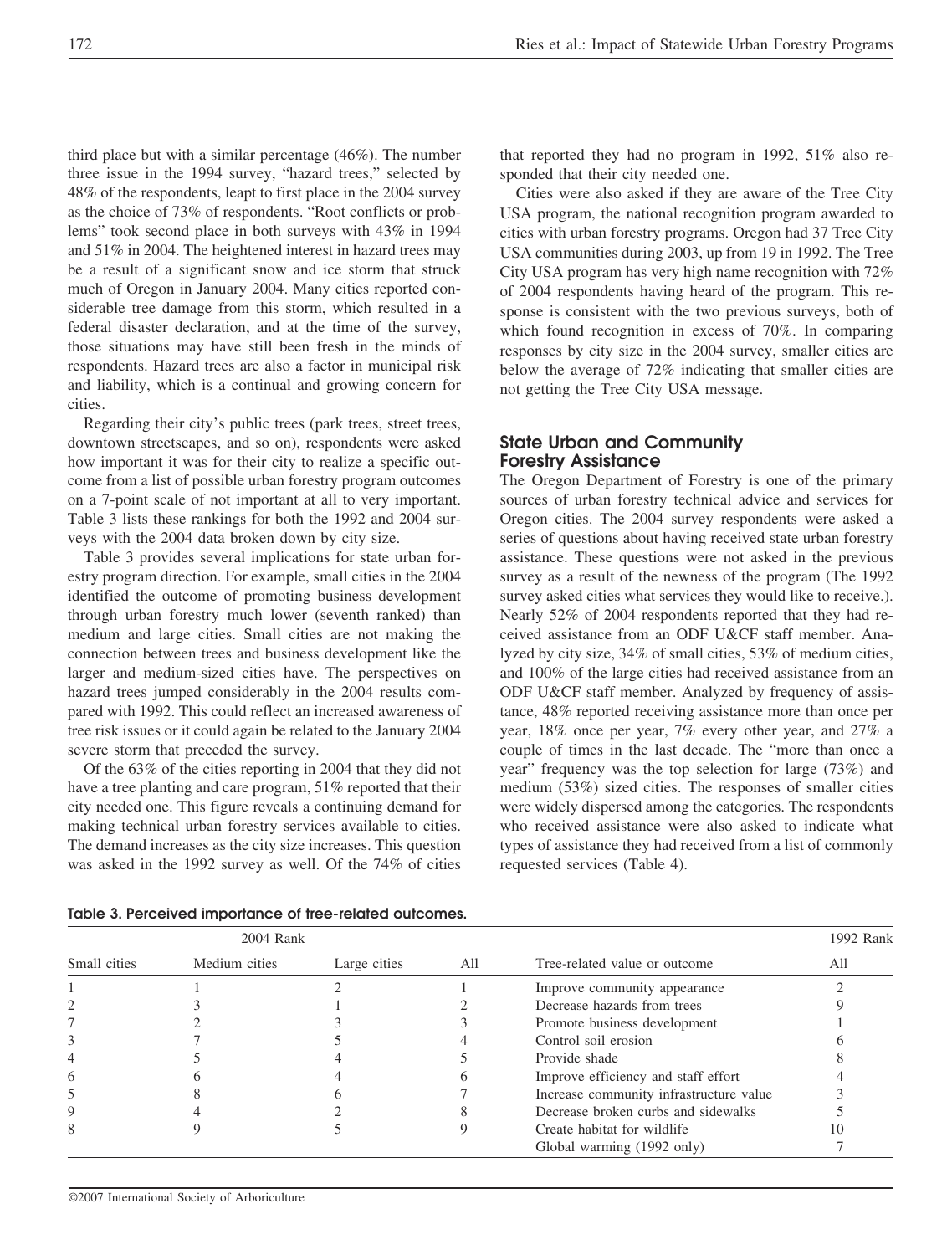| $1.91919 - 1111999 - 0119991 - 00091 - 000919191100 - 100091100011$ |               |              |                |                                                                                         |  |
|---------------------------------------------------------------------|---------------|--------------|----------------|-----------------------------------------------------------------------------------------|--|
| Small cities                                                        | Medium cities | Large cities | All $(n = 57)$ | Assistance results                                                                      |  |
| 74%                                                                 | $100\%$       | 93%          | 83%            | Reported receiving a program newsletter or other printed materials                      |  |
| 61\%                                                                | 79%           | 93%          | 72%            | Reported receiving advice by telephone or electronic mail                               |  |
| 70%                                                                 | 84%           | 33%          | 62%            | Reported receiving an onsite technical assistance visit                                 |  |
| 48%                                                                 | 63%           | 67%          | 55%            | Reported that they had visited the ODF web site to access urban forestry<br>information |  |
| 22%                                                                 | 74%           | 87%          | 53%            | Reported that they had sent city staff to an ODF educational workshop                   |  |
| $30\%$                                                              | 58%           | 67%          | 47%            | Reported receiving a grant                                                              |  |
| $9\%$                                                               | 26%           | 53%          | 25%            | Reported sending city staff to the annual state urban forestry conference               |  |
|                                                                     |               |              |                |                                                                                         |  |

**Table 4. Types of ODF U&CF assistance received.**

The trends in the type of service delivery among city size classes reveal several implications. Lower percentages for small cities receiving advice via by or electronic mail and visiting the ODF web site to access urban forestry information may indicate that smaller cities may have less electronic access. The lower percentages for smaller cities sending city staff to an ODF educational workshop or to the annual state urban forestry conference is likely a reflection of the lack of dedicated urban forestry staff in smaller cities or lack of financial resources for training limited city staff. The lower percentage of large cities reporting receiving an onsite technical visit combined with a higher percentage seeking advice by telephone or e-mail may be the result of fact that larger cities general have ISA-Certified Arborists on staff and have less need for technical assistance but still have a need for technology transfer.

To assess the effects of cities having established a working relationship with the ODF U&CF program, respondents were sorted by this factor with regard to their responses on several other questions. The purpose of this analysis is to measure the performance of the state program in terms of what change the staff has been able to affect since the program was established. Table 5 reflects this impact with data in which responses significantly diverged based on the factor of having received ODF assistance.

The demarcation between cities that reported receiving ODF assistance and those that have not is significant for questions related to the extent of management cities undertake. This is, in part, a measure of the program's effectiveness in reaching cities with the message of proper urban forest management. The cities that have received ODF assistance are clearly doing a better job of managing their urban forest resources than cities that have not received ODF assistance.

The success of the ODF U&CF efforts can also be gauged by comparing selected data from the 2004 survey with the 1992 survey. Because the 1992 survey was designed to provide an assessment of urban forestry needs for a new program, its data constitute a baseline from which the success of the program can be measured. Several of the questions in the 2004 survey that were replicated from the 1992 survey provide an opportunity to examine how urban forestry activities or opinions have changed in the state and to gauge the impact of ODF urban forestry program efforts. Additionally, the number of cities achieving the Tree City USA award between the 2 years provides another measure of success. Table 6 summarizes these observations.

A final measure of ODF's U&CF program impact is in its technical and financial assistance accomplishments as recorded in its annual performance measures, which record the number of assists provided, grant dollars leveraged, and assists per staff position. However, in this context, those accomplishments are more appropriately viewed as inputs into local program achievement (outcomes). The survey results are evidence that the investments of state technical, educational, and financial assistance have paid valuable dividends at the local level by resulting in a higher incidence of active

| Table 5. Responses based on use of state UCF assistance. |  |
|----------------------------------------------------------|--|
|----------------------------------------------------------|--|

| Cities that have received state UCF assistance $(n = 57)$                | Cities that reported they had not received state UCF assistance<br>$(n = 61)$ |
|--------------------------------------------------------------------------|-------------------------------------------------------------------------------|
| 67% said they had a tree planting and care program                       | 12% said they had a tree planting and care program                            |
| 81% that said they did not have a program said they needed one           | 35% that said they did not have a program said they needed one                |
| 81% have a tree ordinance or codes                                       | 57% have a tree ordinance or codes                                            |
| 63% have a tree advisory body                                            | 16% have a tree advisory body                                                 |
| 63% had an ISA-Certified Arborist on staff or could contract<br>with one | 30% had an ISA-Certified Arborist on staff or could contract<br>with one      |
| 89% are aware of the Tree City USA program                               | 56% are aware of the Tree City USA program                                    |
| 61% observe Arbor Day or Arbor Week                                      | 24% observe Arbor Day or Arbor Week                                           |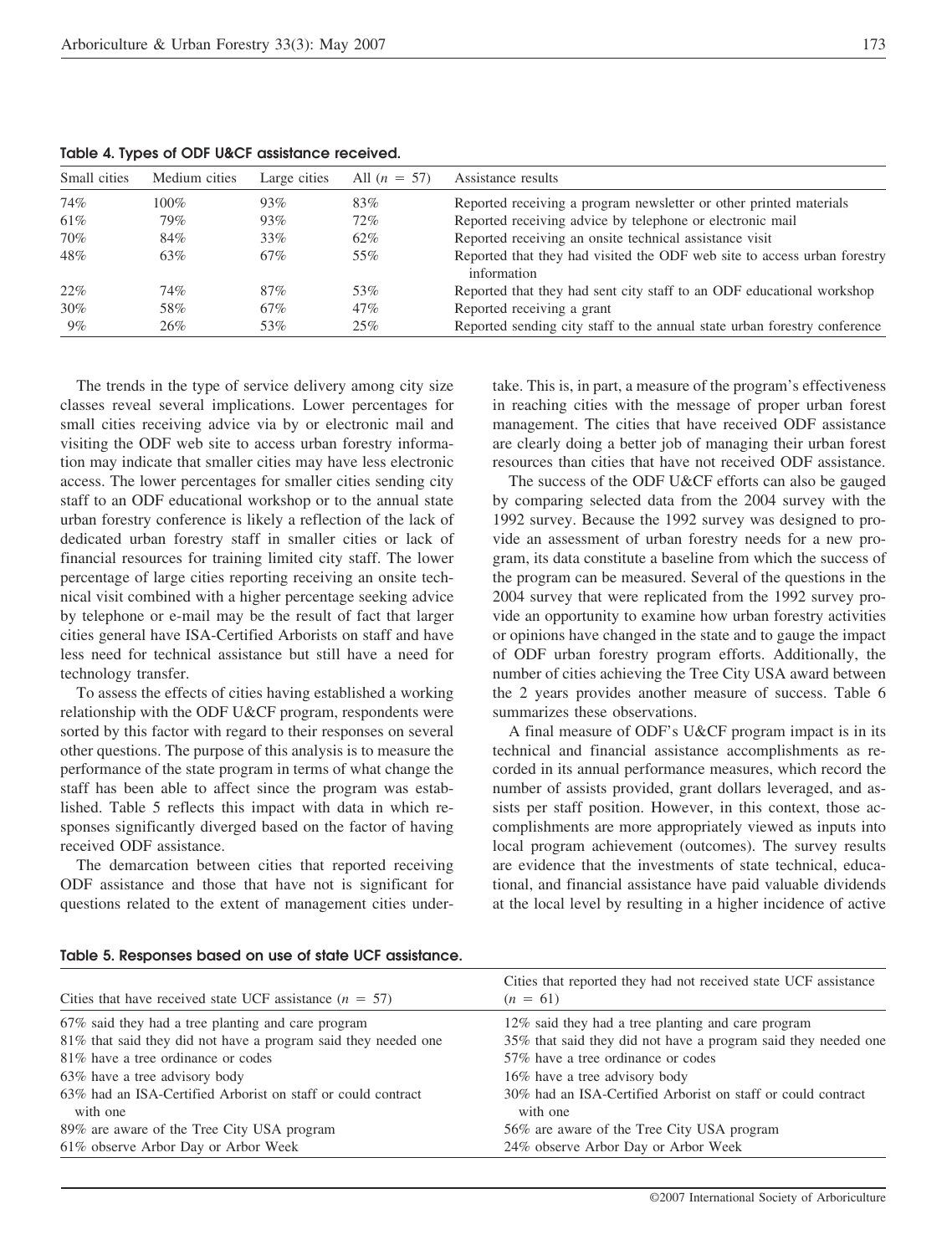Indicator 2004 1992 Percent change Cities with tree planting and care programs  $37\%$   $26\%$   $+9\%$ Cities with tree ordinances or codes  $62\%$   $46\%$   $+14\%$ Cities with tree inventories  $56\%$   $46\%$   $+10\%$ Cities receiving Tree City USA award  $15\%$   $8\%$   $+7\%$ Total local U&CF expenditures \$7.8 \$1.2 +550% Million Million<sup>z</sup>

**Table 6. Measurement of ODF U&CF program impact, 1992 to 2004.**

z Not adjusted for inflation.

management of urban forest resources in cities that have received state assistance.

### **CONCLUSIONS**

This study could easily be replicated in other states, providing a basis for comparative analysis and also providing proof of the impact of state urban forestry programs as they strive to compete for limited funding. For Oregon, the results of this 2004 survey have some significant implications for ODF's U&CF program in terms of the appropriate strategic program emphasis and delivery. As the primary clients for the ODF U&CF program, cities can provide a valuable feedback mechanism to program efficiency and effectiveness. Resource data from city agencies and opinions of city decisionmakers are useful information elements in planning future program direction at the state level.

When compared with the 1992 responses, the 2004 data reveal the impact of ODF's three full-time-equivalent staff. As a result of ODF's efforts, there have been measurable increases in the number of cities with urban forestry programs and with program components such as inventories and ordinances and an increase in the amount of local investment in the health of urban forests. It is clear that the investment of federal assistance through the United States Department of Agriculture Forest Service has been leveraged many times over to help increase the livability of Oregon cities.

Some conclusions that can be drawn about the ODF U&CF program as a result of this survey include:

- Hazard tree management should remain a strong program focus, both from an operational and a policy perspective.
- A large percentage of Oregon cities, mostly smaller ones, do not have urban forestry programs and still need to be convinced of the benefits of managing their urban forest. The fact that over half the cities without programs be-

lieve they need a program shows continued demand for basic technical services.

- Cities that have received ODF assistance have achieved more urban forestry accomplishments and are more actively engaged in managing their urban forest than those that have not received assistance.
- Based on a comparison between 1992 and 2004, there is a direct correlation between receiving ODF U&CF assistance and an improvement in the extent of local urban forest management over this time period. This is a direct measure of the effectiveness of state urban forestry assistance.

The 2004 Oregon Urban Forestry Survey provides a wealth of insights into local urban forestry programs, the needs of municipalities, and potential ODF program delivery methods and strategies. It is evident that ODF has achieved some significant accomplishments in helping cities pursue active management of their urban forests and also has a clearer picture of the challenges before the agency as a result of conducting the 2004 survey. Oregon's 1992 survey report concluded with this observation: "The challenge faced by the Oregon Department of Forestry is to motivate communities to action." Based on the 2004 survey results, Oregon has made great strides in stimulating local investment in urban forestry, but much work remains to be done.

#### **LITERATURE CITED**

- Ajzen, I., and M. Fishbein. 1980. Understanding Attitudes and Predicting Social Behavior. Prentice-Hall, Englewood Cliffs, NJ.
- Dillman, D. 1978. Mail and Telephone Surveys: The Total Design Method. Wiley & Sons, New York, NY.
- Elemdorf, W.F., V.J. Cotrone, and J.T. Mullen. 2003. Trends in urban forestry practices, programs and sustainability: Contrasting a Pennsylvania, U.S., study. Journal of Arboriculture 29:237–247.
- Gartner, J.T., T. Treiman, and T. Frevert. 2002. Missouri urban forest—A ten-year comparison. Journal of Arboriculture 28:76–83.
- Independent Sector. 2003. Value of Volunteer Time. http:// www.independentsector.org/programs/research/ volunteer\_time.html (accessed 11/03/04).
- Reeder, E.C., and H.D. Gerhold. 1993. Municipal tree programs in Pennsylvania. Journal of Arboriculture 19: 12–19.
- Reichenbach, M.R. 1992. Urban and Community Forestry in Oregon: An Assessment With Recommendations For Initiating Action. Oregon Department of Forestry. 62 pp.
- Schroeder, H.W., T.L. Green, and T.J. Howe. 2003. Community tree programs in Illinois, U.S.: A statewide survey and assessment. Journal of Arboriculture 29:218–225.